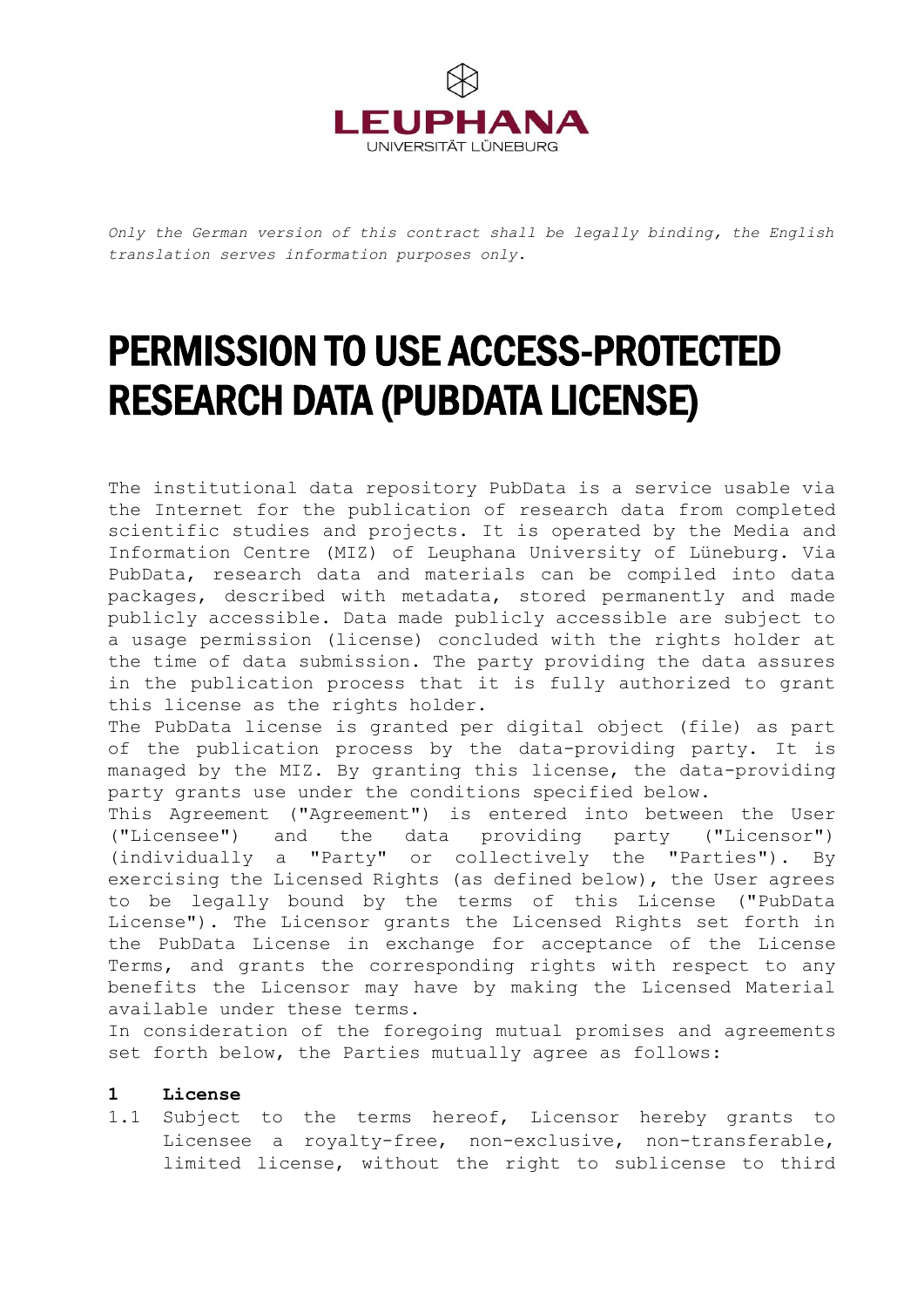parties, including but not limited to its Affiliates, under Licensor's copyright as follows:

1.1.1 to use, copy and modify the licensed material only for the purpose of scientific research, unless otherwise expressly agreed;

2

- 1.1.2 to use the licensed material only within the scope of the project specified in the application and thus for the specified research purposes;
- 1.1.3 to use the licensed material only as a person authorized to do so by the MIZ and not to pass it on to third parties, whereby no third parties in the sense of this license are the employees in the specified research project;
- 1.1.4 the licensee undertakes to cite the objects used in accordance with scientific practice. This includes at least the following information: Author/creator of the dataset, title of the dataset, year of publication, database/portal in which the dataset is documented, and - if available - the persistent identifier (DOI) as reference to the source; and
- 1.1.5 there is no entitlement to exclusive use.
- 1.2 The Licensee undertakes to keep his/her contact data up to date at all times and to promptly adjust any changes in the PubData user account.
- 1.3 To prevent misuse, the Licensee undertakes to completely and irretrievably delete this digital object obtained from PubData, as well as any backup copies and auxiliary files made from it, after completion of the research project, at the latest six months after publication of the results, and/or to render the data carrier unusable or to destroy it.

#### **2 Restrictions**

Except as otherwise expressly provided herein, Licensee shall comply with the following restrictions:

- 2.1.1 Licensee may not use, modify, reproduce or distribute the Licensed Materials and the Derivative Work in any form or for any purpose except as expressly provided herein.
- 2.1.2 Licensee may not exchange, sell, distribute, publish, assign or transfer rights to the Licensed Material.
- 2.1.3 Licensee shall not remove, alter or otherwise obscure any notice of intellectual property rights of Licensor or any third party contained on or appearing in the Licensed Materials.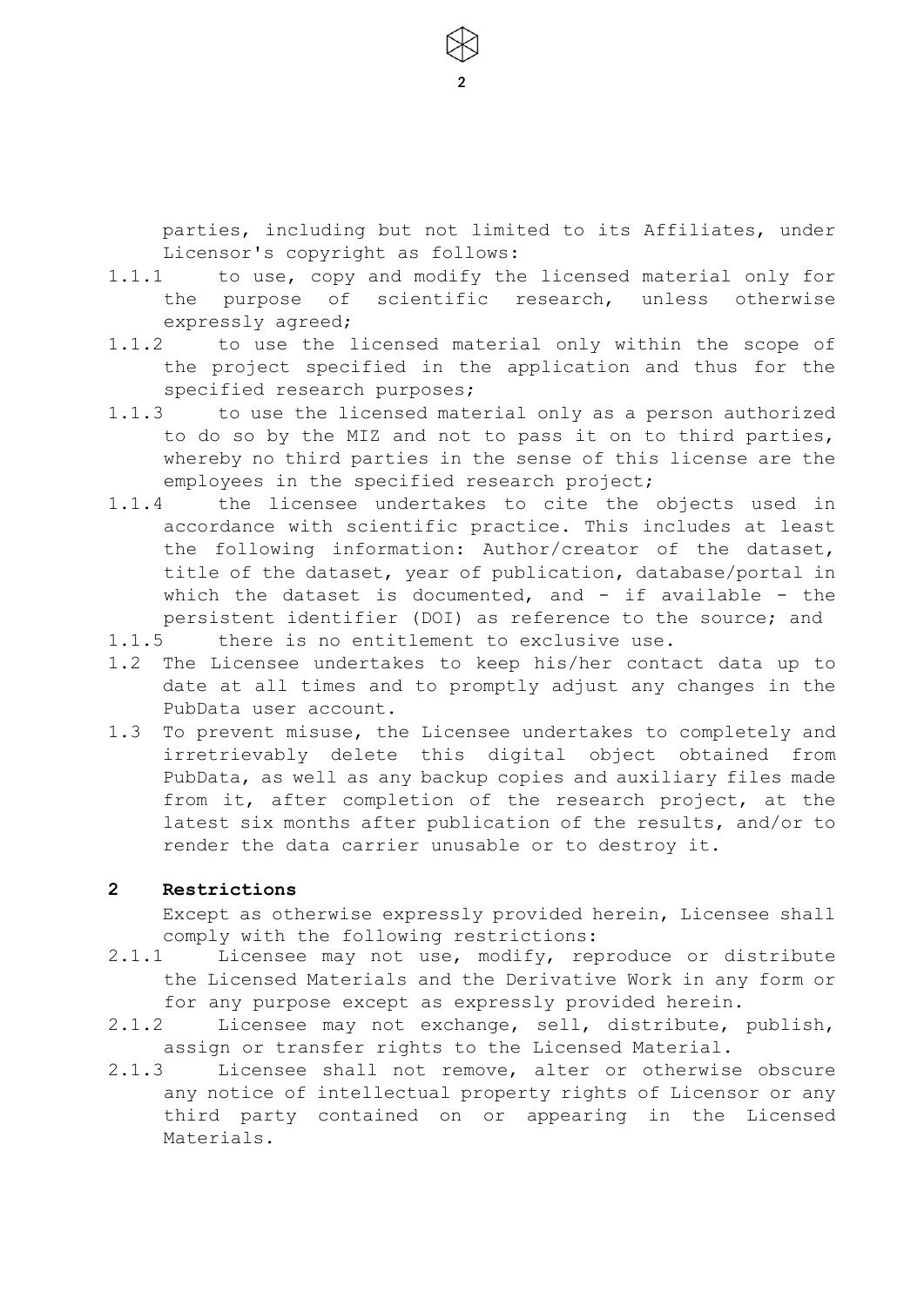#### **3 Request**

The digital object may only be used within the scope of the project specified in the application and thus for the specified research purposes. Any use beyond this agreement is not permitted and must be applied for again. Access is protected and will only be granted to persons authenticated as authorized to use the data. Authorization for use will be granted per object to individuals by MIZ after a thorough review of eligibility. The use of access-protected objects in PubData is only available after personalized login. With this authorization, access per object is possible as a protected download.

3

#### **4 Privacy**

The Licensee undertakes to process objects containing personal data under his/her own responsibility only in accordance with the applicable data protection provisions of the European General Data Protection Regulation (GDPR), in particular with regard to purpose limitation (Art. 5 para. 1b GDPR) and security of processing (Art. 32 GDPR). Contents of the associated data protection law consents and information of the data subjects can be provided for this purpose.

## **5 No guarantee**

- 5.1 Licensee acknowledges that Licensor is providing the Digital Object to Licensee "as is" and that no express or implied warranty of any kind, including warranties of merchantability or fitness for a particular purpose, is made with respect to it, the Derivative, or the license granted herein.
- 5.2 Licensee does not warrant that the Licensed Work, Derivative Works and their use are free from infringement of any third party's intellectual property rights, including patent rights, and Licensor disclaims any liability to Licensee for any damages or losses arising from any claim of such infringement by a third party.
- 5.3 Licensee shall be solely responsible for the use of the Licensed Work in all respects, including but not limited to quality, functionality, security and infringement of third party intellectual property rights, and Licensor shall not be responsible to Licensee or any third party for any such matters.
- 5.4 Licensor shall not be liable to Licensee for any consequential, incidental, indirect, punitive or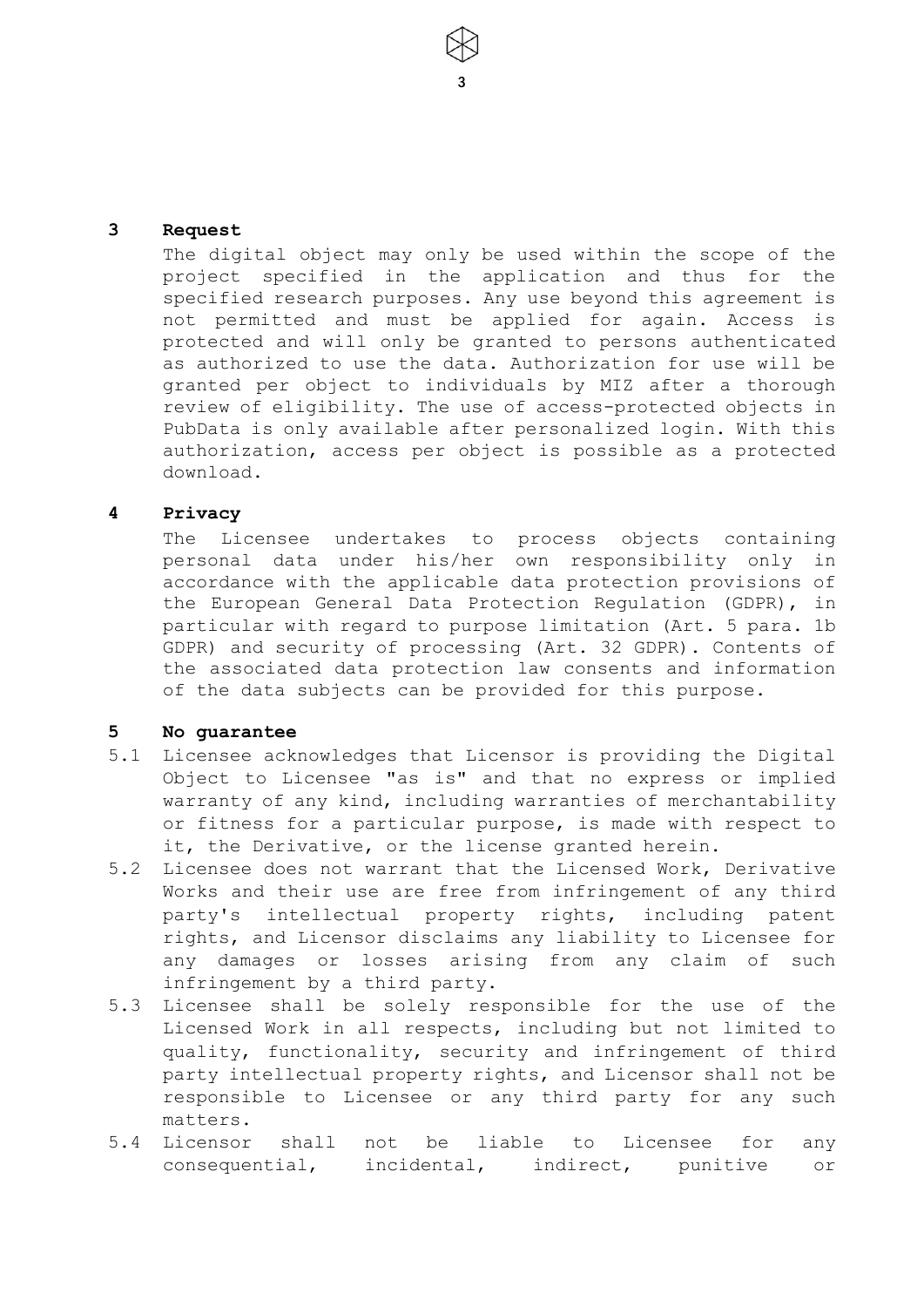extraordinary damages of any kind, including, but not limited to, lost profits or lost savings, related to or arising out of this Agreement, even if Licensor has been advised of the possibility of such damages.

4

# **6 Runtime**

- 6.1 This PubData License is valid until the expiration of the term of protection of the copyright and similar rights licensed herewith. Nevertheless, the rights under this PubData License shall automatically terminate if the Licensee fails to comply with the terms of this License.
- 6.2 To the extent that the right to use the licensed material has expired, it shall revive:
- 6.2.1 automatically at the time the breach is cured, provided that this occurs within 30 days of your knowledge of the breach; or
- 6.2.2 by express reinstatement by the licensor.
- 6.3 It should be clarified that the Licensor may also offer the Licensed Material under other conditions or discontinue distribution of the Licensed Material at any time; nevertheless, this shall not invalidate this PubData License.
- 6.4 Sections 4, 5, 6 and 8 shall survive the expiration of this PubData License.

## **7 Termination**

Without prejudice to any other rights or remedies available to him/her, Licensor shall have the right to terminate this Agreement with immediate effect and without notice to Licensee:

- 7.1 if Licensee commits a material breach of this Agreement and fails to cure such breach within thirty (30) days after receipt of written notice describing the breach and requiring its cure;
- 7.2 if Licensee commits a violation of its restrictions under Sections 1 and 2.
- 7.3 Upon termination or expiration of this Agreement, for any reason whatsoever, all rights granted to Licensee under this Agreement shall immediately terminate.
- 7.4 The rights and obligations of the parties set forth in Sections 1 (License), 2 (Restrictions), 4 (Privacy), 5 (No guarantee), 6 (Runtime) and 8 (Other) shall survive the termination of this Agreement.